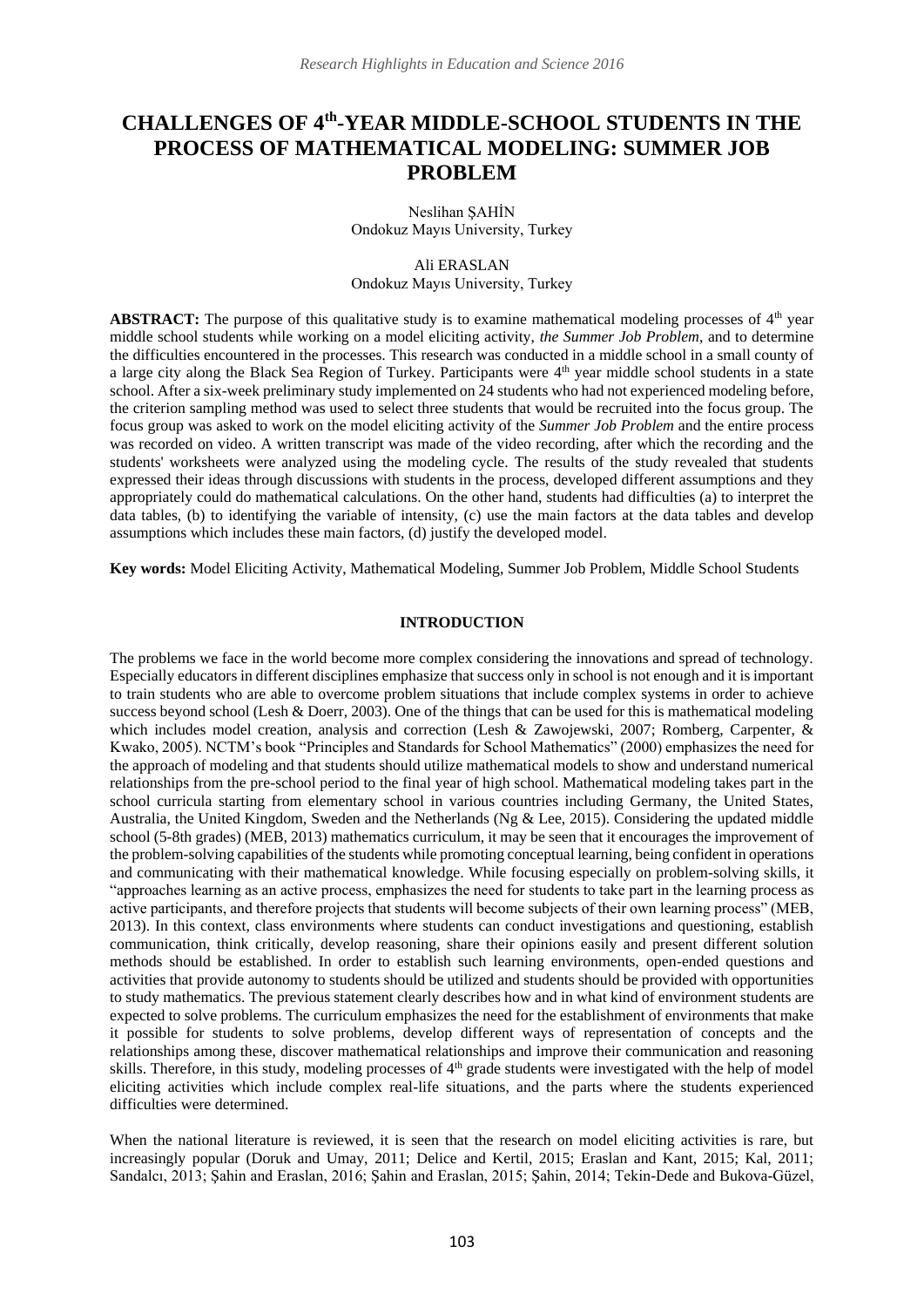2013; Tekin-Dede and Yılmaz, 2015). Due to the limited amount of research on the stages where students experience difficulties in the solution processes of model eliciting activities, the most general research question was determined as "what are the difficulties 4th-year middle school students face in processes of mathematical model eliciting?" in the light of the information in the literature, and the secondary issues were determined as the following in the data collection and analysis process:

- 1. Which thought processes 4th-year middle school students use during the activity of mathematical model eliciting?
- 2. Which difficulties 4th-year middle school students face in processes of mathematical model eliciting?

## **Theoretical Framework**

*Modeling, according to Lesh and Doerr (2003), is the act of organizing, coordinating, systematizing and ordering* problem situations in the mind and finding a pattern, and eliciting models by using different schemes in the mind, in the process of interpreting (defining, explaining or establishing) events and problems. *Models* are conceptual systems that take part in equations, diagrams, software or other materialized representative media held in mind or applied in practice by students or problem-solvers (Lesh & Doerr, 2003).*Mathematical modeling* in this framework is the process of expressing a mathematical or non-mathematical real life situation in terms of mathematics, and it is a systematic process which includes various metacognitive activities such as analysis, synthesis and interpretation (Swetz & Hartzler, 1991). Lesh and Doerr (2003) defined mathematical modeling as a stage of model eliciting or a process that takes place during activities of model eliciting. Therefore, in the most general sense, *Model Eliciting Activities* are not general problems that are solved with a number or word at the end, but are problem situations that contain possible different solutions, which represent non-routine/complex real life situations, require individuals to mathematically interpret this situation, and describe or formulate the process of method mathematically, in order to help individuals who will benefit from this issue make decisions (Mousoulides, 2007; Lesh & Zawojewsky, 2007; Eraslan, 2011).

English and Lesh (2003) emphasized that the most important thing in modeling problems, as opposed to traditional problems, is not only reaching a goal, but the information that allows expression of the purpose and the possible steps of the solution. Lesh and Doerr (2003) stated that modeling problems are activities where students improve their research and discovery skills which contain transformation of real life problems into mathematics problems, planning how these problems are solved and ideas are developed, and making decisions on whether the ideas need revision or scope expansion and whether the ideas satisfy the conditions and assumptions given in the problem. Students spend most of their times developing various ways to think about relevant relationships, structures, systems and information. In this case, they actually change or transform their own characteristic ways of thinking regarding the data during the activity (Lesh & Doerr, 2003). In this study, in order to successfully explain students' ways of thinking during model eliciting activities, OECD (2013) mathematization process and the modeling cycle by Blum (1996) were used together.



**Figure 1.** Modeling Cycle

They explained the cognitive processes that take place while transitioning between the steps on the modeling process above as the following: *A: In transition from the complex real life situation to the Real-world problem statement:* it is aimed to understand, simplify and make simplified assumptions about the *problem* and interpret the context. *B: In transition from the Real-world problem statement to the mathematical model:* team members are expected to determine the variables to be contained in the algebraic model, create a symbolic formula and form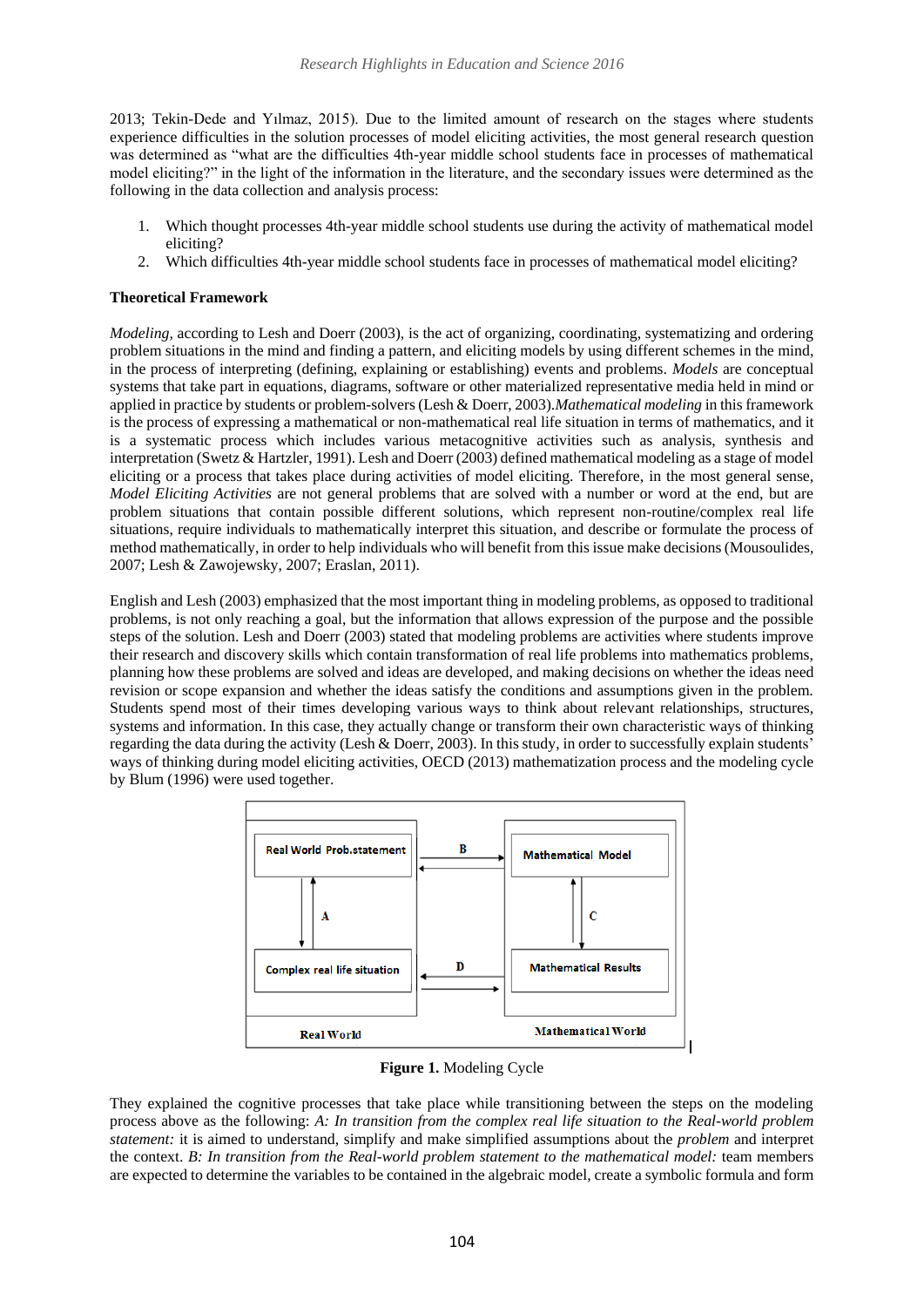hypotheses that are related to the simplified assumptions they made in the process of understanding the problem. *C: In transition from the mathematical model to the mathematical results:* they are expected to apply the suitable symbolic formula and decide on the suitable mathematical operations, use mathematical tables for computation and obtain mathematical results that allow interpretation of the solutions. *D: In transition from the mathematical results to the complex real life situation:* it is aimed that the process comes back to the point it started, meaning, what is given and what is requested are compared, mathematical outputs are interpreted, the conclusion is approved and reported if the results are satisfactory, and the process is repeated if they are not.

### **METHOD**

This is a qualitative study which aims to analyze model eliciting processes of 4<sup>th</sup> year middle school students, and determine and explain the reasons for the problems that may arise, if there are any. The study was designed as a case study, which is described as thoroughly investigating and analyzing a group or an event. The case approached in this study is to determine the mathematical modeling processes of three  $4<sup>th</sup>$  year middle school students regarding the *Summer Job Problem.*

#### **Study Group**

This study was implemented at a state school with low socio-economic level in a small district of a metropolitan city in the Black Sea Region. The implementation was made at a  $4<sup>th</sup>$  grade middle school class with twenty students. Firstly, before the main study, groups of three or four students were given a different model eliciting activity to work on every week for six weeks. While the researcher took an active role in this preliminary study as an implementer-teacher in the class who operated activities in person, the teacher of the class did not intervene. At the end of six weeks, the focus group of three students to be included in the main study was established using the *criterion sampling* technique, which is in scope of the method of *purposive sampling*. The following criteria were used to establish the group: the students were (a) able to work together in harmony during the six weeks, (b) talkative, self-confident and able to freely express thoughts, (c) academically successful.

#### **Data Collection Tools**

Following the six-week preliminary study which featured different model eliciting activities in the literature, the *Summer Job Problem* model eliciting activity was implemented with the group chosen from the class by the method of *purposive sampling*. The *Summer Job Problem* was adapted to Turkish from Johnson and Lesh's (2003) study. The *Summer Job Problem* is a model eliciting activity that allows students to use their skills of interpreting mathematical and scientific information presented in the form of text and diagrams; reading data tables; analyzing and representing data; forming hypotheses on these, preparing a written report on the analyzed data; being able to work in groups and share the solutions reached at the end of the work (Johnson and Lesh, 2003). The focus group implementation which lasted a total of 90 minutes was video-taped; the data were sorted out, and analyzed qualitatively along the students' work-sheets.

## **Data Analysis**

The mathematical ideas developed and written responses presented by the  $4<sup>th</sup>$  grade middle school students in the study during the solution of the *Summer Job Problem* were analyzed using the method of *descriptive analysis.* Descriptive analysis consists of the stages of: (a) establishing a framework for descriptive analysis, (b) processing the data based on the thematic framework, (c) describing the findings, and (d) interpreting the findings (Yıldırım and Şimşek, 2011). Therefore, the thought processes of the 4<sup>th</sup> grade middle school students in the focus group interview on model eliciting activities were analyzed using the modeling cycle adapted by the researchers (figure 1).

## **FINDINGS**

The three students in the focus group were given the pseudonyms Sıla, Nur and Veli, while this section provides the discussion examples that reflect the difficulties they experienced in the processes.

# **A: Complex Real Life Situation Real World Problem Statement**

While students are transitioning from the complex real life situation to the real-world problem statement, they are expected to understand the problem, simplify it, come up with simplified assumptions and interpret contexts. The following discussion reflects the difficulty the students faced in this stage: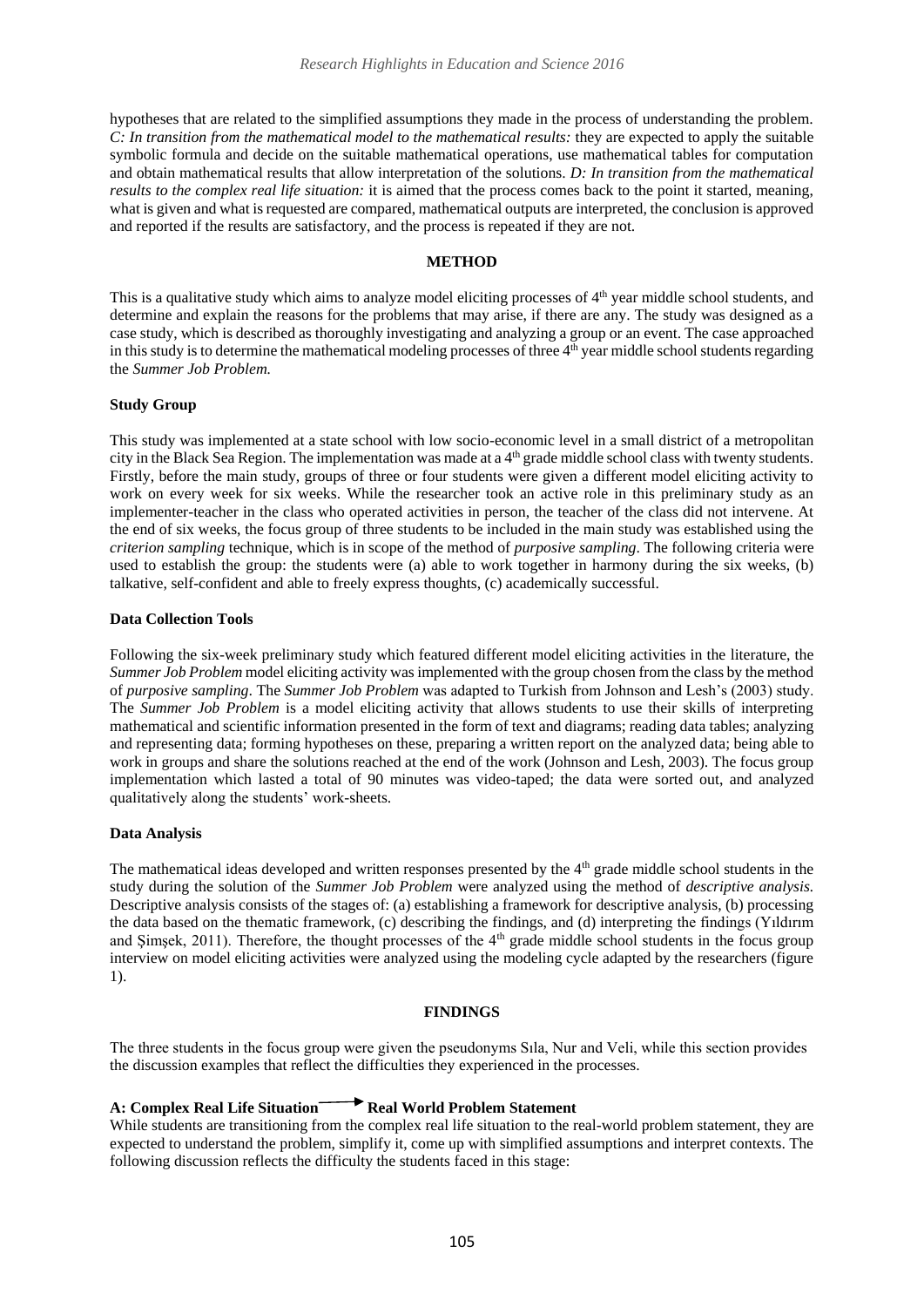*Sıla: is it the amount of things she sold, I do not get it Nur: look, I found it, let me explain the table. Gizem, for example, sold this much in a day or a month or whatever when she was busy or earned this much money Sıla: but look, Merve sold 34 of the goods when not busy and earned 765 TL of money Nur: Sıla, these are not goods (products) Sıla: Oh. How? But it says busy time. Where did it say it? Nur: look, it is based on hours and months Sıla: it says hours and months here, says very low average. I do not get if the hours fell behind*

According to the discussion above, Sıla thought of the working duration as the "*quantity of goods"* while Nur stated that it was not the quantity of goods, but number of hours. This shows that the students found it difficult to understand the working times table they were given. It is seen that the students were not able to thoroughly interpret the real-life situation and they could not "*understand*" that the hours in the table were the totals of the amounts workers spent working in different times.

# **B: Real World Problem Statement Mathematical Model**

While group members are transitioning from the real-world problem statement to the mathematical model, they are expected to determine the variables to be included in the algebraic model, create a symbolic formula and form hypotheses based on the simplified assumptions they made during the process of understanding the problems. The students formed the following hypotheses in this stage.

*Veli: now, for me, the time is not important. I think the ones earning the highest amount of money should be the best*

*Nur: but what is expected of us?*

*Sıla: but Veli, it is based on the time they work Veli: we are going to find the best 3 employees*

*Sıla: Veli, they earn based on the time they work. So, one earns 300 million working for 1 hour, another earns 300 million working for half an hour. Which one?*

*Veli: okay, I think we will find both the one who brings and the one earns the highest amount of money Sıla: we will also find the one who brings the highest amount of money in the shortest time.*

According to the text above, two different approaches were used in determining the main variable. The first hypothesis was Veli's "*time is not important, the one who brings the highest amount of money should be the best",* and the other one was Sıla's "*when it is low, the one who brings the highest amount of money in the shortest time should be the best.*" In this case, it is seen that the students used variables of *being busy* and *working time* interchangeably. It is seen that Sıla's proposal used the statements of *being less busy* and *short time*  interchangeably. However, Sıla's approach was still more comprehensive than the first one as it contained both variables. Upon Sıla's proposal, they decided to calculate the *average monthly amount of money earned* as the following:

*Sıla: let us try to find it Nur: we just had to understand the table Veli: it seems the man did not want to do anything in August Nur: now, I am saying it, what are you doing now? Sıla: let us do this part first. 474 Nur: 474 874 406 (Ali's earnings in June) Sıla equals, divided by 3, equals 584. Let us not include the decimals, 'kuruş' (currency subunit) is not important. This is all June Nur: there may be a problem later Sıla: let us look at Ahmet. 1047 plus Sıla: but we will find both the one who works full-time and the one who works part-time Nur: and not everyone here has the same working hours Veli: but, is it working hours? Nur: yes, it is the hours worked*

The discussion above shows that while students did not "*understand the question"*, they tried to make sense of it through a set of mathematical operations. Sıla calculated the average money earned that she calculated for the worker *Gizem* in the month of June, for *Ali* this time. At this moment, they preferred to exclude the decimals of results and round them into integers. While the calculations made below contained the sub-variables of *June, July*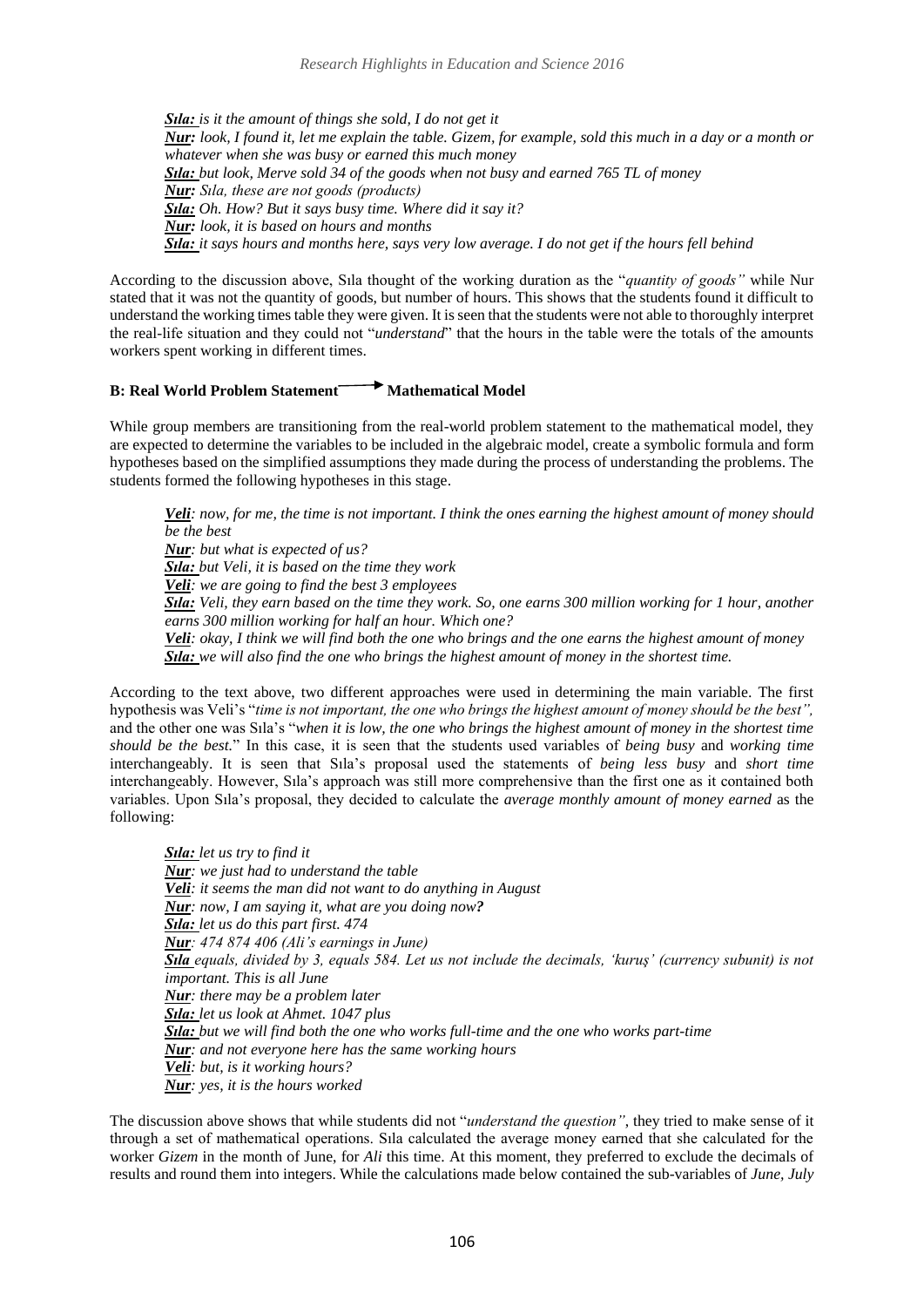and *August*, the students acted in compliance with Sıla's proposal to firstly find the averages of the data with *high, medium* and *low* density in steps, and then find the average of the three months.

# **C: Mathematical Model Mathematical Results**

In the stage of transition from the mathematical model to the mathematical results, students are expected to implement the suitable symbolic formula and decide on the suitable mathematical operations, use mathematical tables for calculation and obtain mathematical results that will allow interpretation of the solutions. The decision on the number of people they needed to choose as part-time and full-time and the calculations regarding these were discussed by the group members like the following:

*Veli: now, how many groups will this be? Nur: three Veli: seriously, three groups Nur: not Sıla: we will divide it into three groups Nur: but 6 people will work on the thing Sıla: 3 people part-time, 3 people full-time, and the rest will be excluded Veli: no, three people part-time Nur: look a little, three full-time, three part-time… oh, correct Veli: did you get it, Nur? Nur: we do not need three of them. No need for three Sıla: alright, we will divide them into three groups and dismiss the remaining three. They are the surplus. There is one left. I can make the histogram or you do it*

The students stated that they need to divide the workers into three groups by focusing on the presumption that they should choose the one with the highest earnings in the shortest time. These three groups were part-time workers, full-time workers and workers who would not work. As a result of discussions, while they agreed on using a *scoring system* to determine the workers, they faced difficulties in the necessary calculations. As a result, they combined the three months by taking the averages of the averages they previously found for the months of June, July and August. The students, who preferred to simplify their data by reducing the number of variables, determined the group gaps among the average earnings of the workers and their magnitudes. The students noticed that they had a miscalculation after they divided the workers into three groups, but they were only able to confirm the calculation of the average working time in three months. Later on, they tried to develop a scoring scheme to analyze both types of data (average earnings and working time). Their discussion at that moment was the following:

*Sıla: look, now, one point each, one point. I will allocate the highest points to the ones in the first group Veli: give highest points to these? Sıla: it will be three, two, one, and we will add these Veli: why? Nur: these are the ones who worked the least Sıla: there are 3 points, 2 points, 1 point. Let us add these. How many points does Ahmet have? 1 point from here, 2 points from here. Veli: 4 Sıla: addition of two and one makes four? Veli: three, three Sıla: Gizem has 1 point from here and 1 point from there. Gizem equals 2. Gizem has 2 points. Selim has 1 point here and 1 point there. Selim also has 2 points. Zeynep has 2 points from here and 3 points from here. Zeynep equals 5 Veli: this scoring system has good mathematics. I am glad I found a scoring system*

As seen from the discussion above, contrary to the presumption of "*choosing the one with the highest earnings in the shortest time"* that the students had agreed before, they gave three points to both the workers who worked the longest hours and the ones who earned the most, while reducing the points for others, resulting in a *scoring system*  which also includes 2 points and 1 point.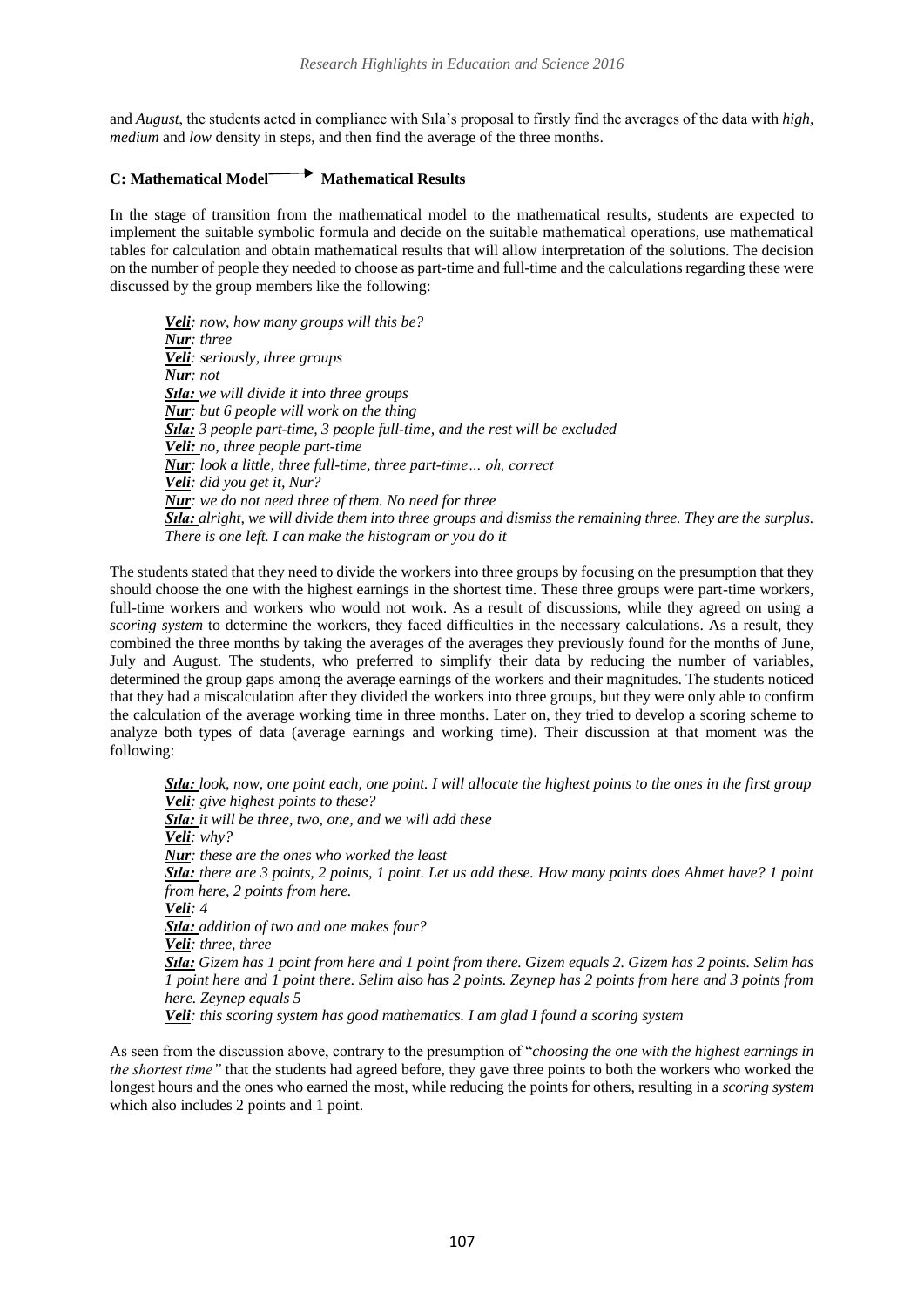# **D: Mathematical Results Complex Real Life Situation**

Among the three groups established in this stage, while assigning scores to the groups in the working times table, the students disagreed the most on the group to assign the highest score (3 points). Sıla suggested assigning 3 points to the ones who worked the least, while Veli suggested assigning 3 points to the ones who worked the most; they discussed the issue as the following:

*Veli: just a second, look at this, there should not be confusion Nur: the shortest time Veli: just a second, why so? I am telling you, let us give higher scores to ones who work the most. They will work full-time. They should be the ones who work the most Nur: but the one who makes the most in the shortest time makes more profit Veli: but how will they work full-time? They should earn the most by working the longest Nur: not the longest, but the shortest Veli: but look, one will be part-time and the other will be full-time, is it not about that? Nur: look, we are saying… Veli: okay, go on Nur: who would be more advantaged? Someone who writes the longest in the shortest time, or the longest time? Sıla: Veli, now there is Ayşe and Ahmet. One day, Ayşe…*

The quotes above show that the students discussed by presenting two different approaches while assigning scores to working times. While Sıla and Nur suggest assigning 3 points to ones who work for the "*shortest times"*, Veli suggests assigning 3 points to the ones who work for the "*longest times"* as full-time workers should be the ones who work the most. However, later on, Veli is not insistent on his opinion and conforms to the decision of other group members. Then, the issue of creating different models for selecting part-time and full-time workers was discussed by the group members as the following:

*Veli: okay, okay. I get what you are saying, but I was talking about a different thing. I was talking about full-time*

*Sıla: Veli was talking about full-time, but we cannot find part-time if we do this thing for full-time Nur: but it becomes meaningless here, look, the method we found is different Sıla: so, if we do the full-time, part-time… Veli: I get what you are saying, I get it. What I was saying was…*

The discussion above shows that the students thought they should sue different methods to determine the workers who would work full-time and part-time. However, it is seen that they accepted the previous assumption instead of creating a new model or symbolic formula. In other words, it was observed that the students saw the limitations and insufficiencies of the model they created by questioning it, but they did not create a new model by going back to the process of model eliciting. Later, they created a table by giving 3 point to the group with the least amount of working time. According to this table, the students determined that 5-point workers were full-time workers and 3-point workers were ones that would not work. However, they found it difficult to determine the third worker to work full-time, as well as workers who would work part-time. Later on, Veli gave the paper to the others and asked them to decide. Nur took the paper and decided on the workers as a result of the discussion with her peers:

*Veli: you find this last thing, I could not find it. I cannot comment*

*Nur: stop, stop. Let me take these 5-point ones for at least a minute*

*Veli: never mind it, find this other side*

*Nur: the one you and I made will be different. Is Fatih not the last one? Fatih, the 4-point ones… Where is Selim? This will be the last one. Who is before Selim? Gizem. This one also gone*

*Veli: go down starting with high scores*

*Nur: keep quiet a little, Veli. You should have done it, then. Gizem, Ahmet. This will come before, and this one after. Then other 4-point ones…*

*Nur: Selim. Why did you put down Ayhan? Ayhan does not have 4 points. Why did you write his name to the top? Look, it is the last one from the start. You got it right. Ayhan, Selim, Gizem. It is done*

The quotes above show that Nur determined the workers who would work only by looking at the tables, without developing any strategy. In other words, it is seen that the students were not able to interpret the situation they encountered by going back to the complex real life situation while deciding on workers with the same score, improve their models by forming new assumptions, or create alternative models. The group members approved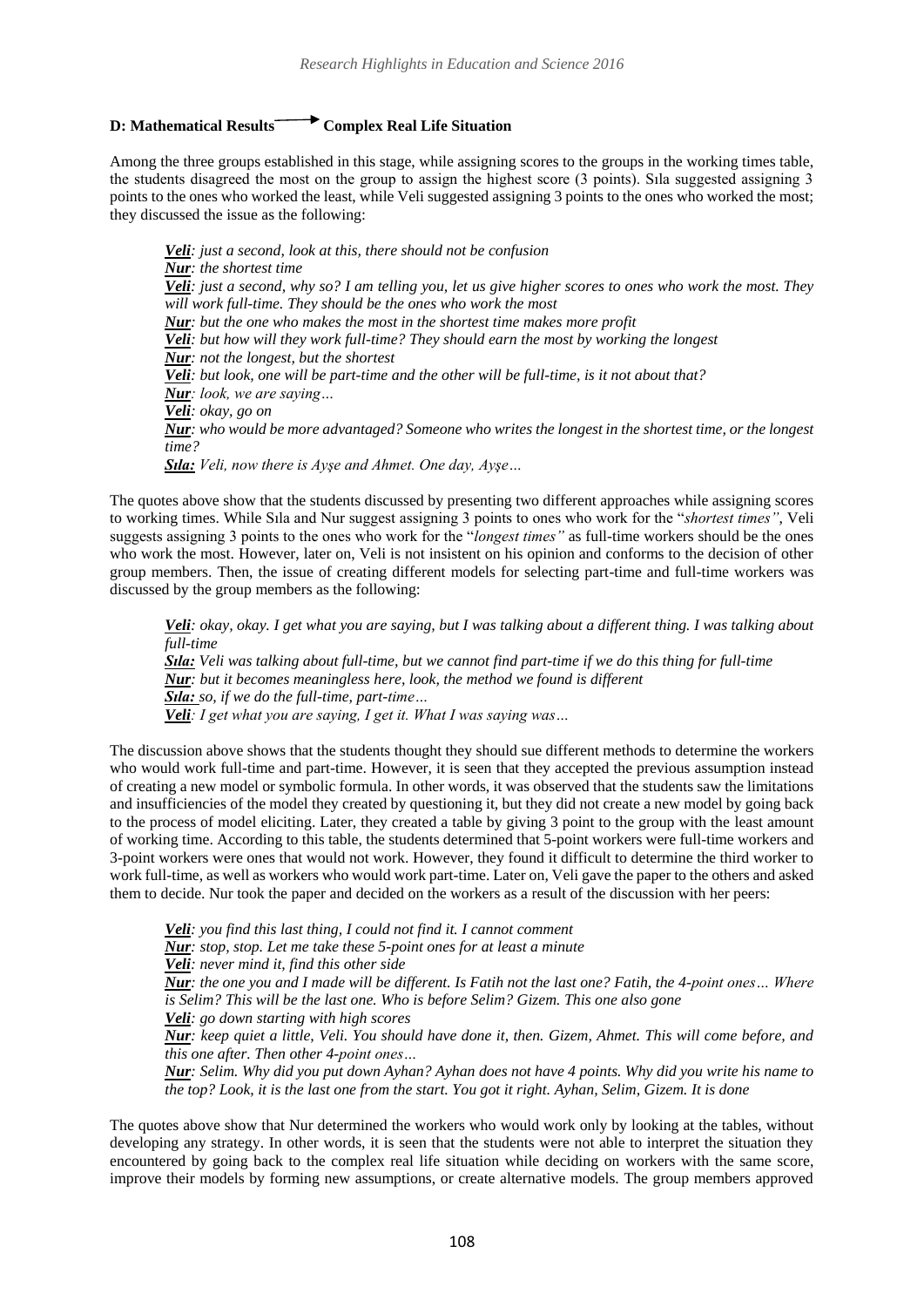the result without any discussions after determining the workers as in the process above, and completed this activity by creating a written report.

#### **CONCLUSION**

The results obtained from the groups during the model eliciting process show that  $4<sup>th</sup>$  grade middle school students face some difficulties in the process of mathematical model eliciting. In the *transition stage from the complex real life situation to the real-world problem statement*, the students found it difficult to make sense of the variables in the problem and tried to understand the problem over one variable by simplifying the data. In this stage, the students experienced difficulties in the stage of understanding the problems as reported in the studies Blum and Leiβ (2007) and Sol et al. (2011). The students especially had difficulties in making sense of the concept of being busy and the relationship between the money earned and the hours worked. In order to overcome this difficulty, the students tried to understand the problem by repeatedly re-reading the problem and the data table. A set of mathematical relationships were sought among the data and simplified assumptions were formed regarding the criteria to be analyzed collectively.

In the next stage of *transitioning from the real-world problem statement to the mathematical model,* the students had difficulty in developing a model by approaching all variables comprehensively and determine the main variable. As also reported in the studies of Blum and Leiβ (2007) and Schapp et al. (2011), this situation shows that the students were not able to use or relate all variables. Hypotheses were related to real life and the ones that were not found relevant were not accepted as true. As in Kaiser's (2007) and Blum and Leiβ's (2007) studies, the students experienced difficulties in establishing a suitable model and structuring that model.

In the stage of *transitioning from the mathematical model to the mathematical results,* the group members made various mathematical calculations on the models they created. They noticed the operation mistakes they made, related their results to real life, and dismissed their operations and hypotheses in cases where those were found unrealistic. The students found it difficult to use the given variables together, and they obtained mathematical solutions which represented the real-life situation by mathematical calculation towards discovering the relationships among the components of the given variables. Because they experienced difficulty in using the data collectively, they determined a scoring scheme as an analysis criterion by simplifying the data. The students, regarding the difficulty in grouping the workers based on this criterion, developed an unsystematic solution and completed the process. This may be caused by the students' desire to reach a solution quickly, without spending a sufficient amount of time to understand and analyze the problem (Blum and Ferri, 2009).

In the stage of *transition from the mathematical results to the complex real life situation,* the group members did not choose to check or question whether the established groups are correct or not. This situation is in parallel with Kaiser's (2007) and Galbraith and Stillman's (2006) results that students find it difficult to interpret the mathematical results they obtained for real life. The group members chose to accept the solution as it is, without reviewing the model. This approach shows that, in similarity to Maa $\beta$ 's (2007) study, the students were not aware that the model's validity needed to be established.

Consequently, during the modeling process, the group members experienced difficulties in understanding the problem to develop models suitable for the real-life situation, discovering the relationships among the components of the qualitative variable, relating all variables to each other, forming hypotheses suitable for the data, creating the suitable model based on these hypotheses, and establishing a connection between real life and mathematics by establishing the validity of the model. One reason for this may be the effects on the modeling process by personal characteristics of the group members such as habits based on previous experiences that shape their ways of mathematical thinking, attitudes towards mathematics, and creative thinking skills (Chamberlin, 2004; Ferri, 2011). Additionally, students' expectations from the activity and whether they find the activity interesting or not, are shown among the factors that affect this process (Schoenfeld, 1992). When the work of the students during modeling activities was analyzed, it was observed that mathematical modeling activities have a very strong aspect which contributes to students' communication skills and provides opportunities for them to improve these aspects of theirs. When modeling activities are implemented in the form of team work, students show behaviors in the form of asking critical questions, expressing, defending and proving opinions, and persuading their peers (Zawojewski, Lesh and English, 2003). Additionally, when students express their ideas during the solution of the problem, they actually take part in a different activity which gradually assesses their own ways of thinking.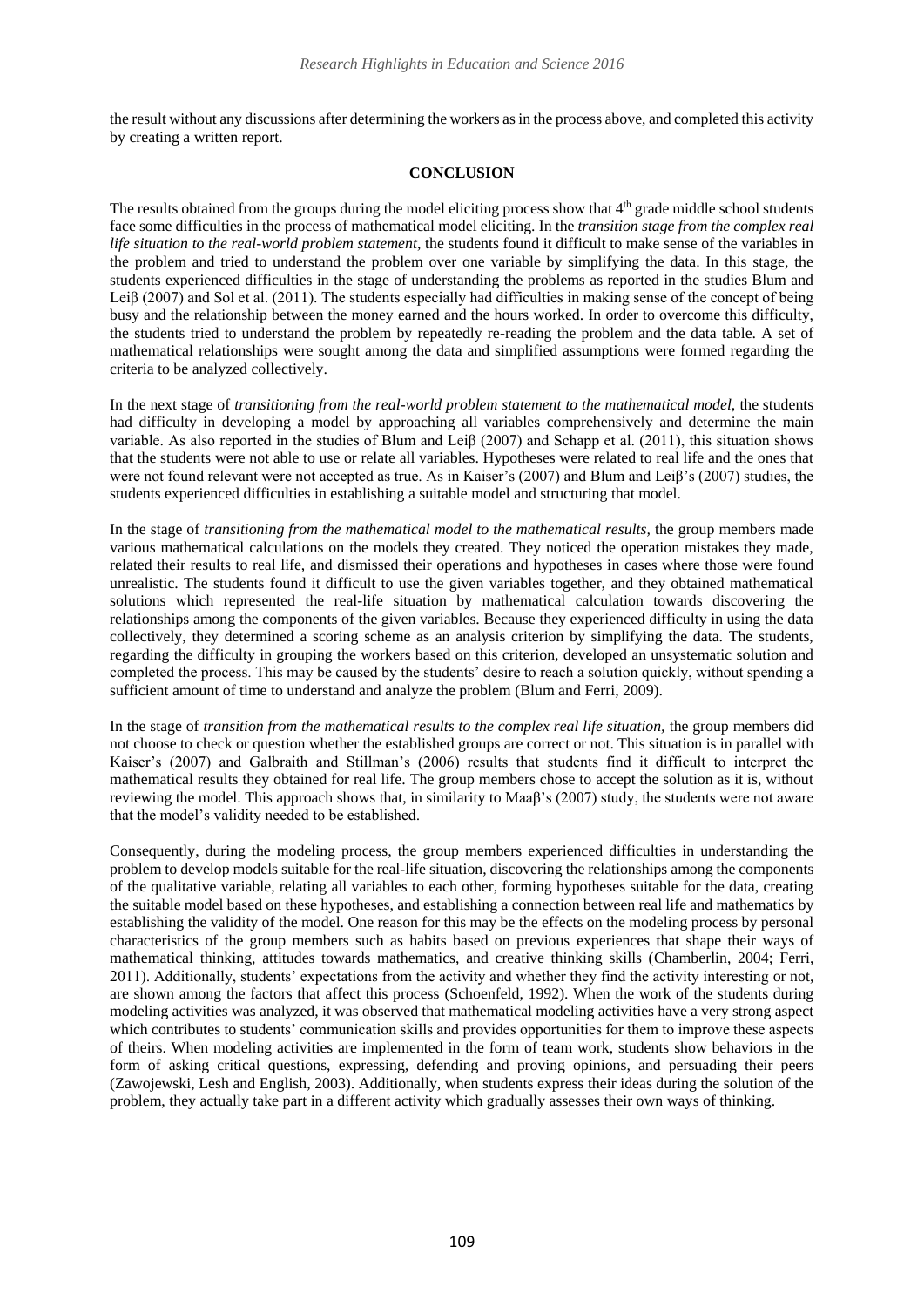#### **RECOMMENDATIONS**

It is seen that a modeling approach is adapted for the *Mathematical Applications* course put in place in 2012, and similarly structured activities are covered to achieve the modeling activities of the course. However, it is seen in the results of the conducted research that these activities and the course itself fall short of the expectations. This situation shows the necessity of in-service training for teachers who are the implementers of this program towards the purposes, outcomes and necessity of model eliciting activities. Moreover, inclusion of mathematical modeling skills among basic skills in the primary school (1-4<sup>th</sup> grades) mathematics curriculum necessitates the expansion of mathematical modeling classes in teacher training programs to also include primary school teachers.

#### **REFERENCES**

- Blum, W. (1996). Anwendungsbezüge im Mathematikunterricht–Trends und Perspektiven. *Schriftenreihe Didaktik der Mathematik*, 23, 15–38.
- Blum, W., & Leiß, D. (2007). How Do Students and Teachers Deal With Modeling Problems? In C. R. Haines, P. Galbraith, W. Blum & S. Khan (Eds.), *Mathematical Modeling (ICTMA–12): Education, Engineering and Economics* (pp. 222–231). Chichester: Horwood Publishing.
- Blum, W., & Ferri, B. R. (2009). Mathematical Modeling: Can It Be Taught and Learnt? *Journal of Mathematical Modeling and Aplications*, 1(1), 45–58.
- Chamberlin, M. T. (2004). Design Principles for Teacher Investigations of Student Work. *Mathematics Teacher Education and Development*, 6, 61–72.
- Delice, A., & Kertil, M. (2015). Investigating the Representational Fluency of Pre-Service Mathematics Teachers in a Modelling Process.*[International](http://link.springer.com/journal/10763) Journal of Science And Mathematics Education*, 13[\(3\)](http://link.springer.com/journal/10763/13/3/page/1), 631- 656.
- Doruk, B. K., & Umay, A. (2011). The Effects of Mathematical Modeling on Transferring Mathematics into Daily Life, *Hacettepe University Journal of Education*, 41, 124-125.
- English, L. D., & Lesh, R. A. (2003). Ends in-view Problems. In R. A Lesh ve H. M. Doerr (Eds.), *Beyond Constructivism: A Models and Modeling Perspective on Mathematics Problem Solving, Learning and Teaching* (pp. 297–316). Hillsdale, NJ: Lawrence Erlbaum Associates, Inc.
- Eraslan, A., & Kant, S. (2015). Modeling Processes of 4th-Year Middle-School Students and the Difficulties Encountered. *Educational Sciences: Theory & Practice*, 15(3), 809-824.
- Eraslan, A**. (**2011**).** İlköğretim Matematik Öğretmen Adaylarının Model Oluşturma Etkinlikleri ve Bunların Matematik Öğrenimine Etkisi Hakkındaki Görüşleri. *İlköğretim Online,* 10 (1), 364-377.
- Ferri, B. R. (2011). Effective mathematical modelling without blockages- a commentary. In G. Kaiser, W. Blum, R. B. Ferri, & G. Stillman (Eds.), *Trends in teaching and learning of mathematical modelling: The 14. ICMTA study* (pp. 181–185). New York, NY: Springer.
- Galbraith, P., & Stillman, G. (2006). A framework for identifying student blockage during transitions in the modelling process. *Zentralblatt für Didaktik der Mathematik*, 38(2), 143–162.
- Johnson, T., & Lesh, R. A. (2003). A Models and Modelling Perspective on Technology-Based Representational Media. In R. Lesh & H. M. Doerr (Eds.), *Beyond Constructivism: A Models and Modeling Perspective on Mathematics Problem Solving, Learning and Teaching* (pp. 265–278). Mahwah, NJ: Lawrence Erlbaum Associates.
- Kaiser, G. (2007). Modelling and modelling competencies. In C. R. Haines, P. Galbraith, W. Blum, & S. Khan (Eds.), *Mathematical modelling, education, engineering and economics: The ICTMA 12 Study* (pp. 10–119). Chichester, UK: Horwood Publishing.
- Kal, F. M. (2013). *Matematiksel Modelleme Etkinliklerinin İlköğretim 6.Sınıf Öğrencilerinin Matematik Problemi Çözme Tutumlarına Etkisi*. Yayınlanmamış Yüksek Lisans Tezi, Kocaeli Üniversitesi, Fen Bilimleri Enstitüsü.
- Lesh, R. A., & Doerr, H. (2003). Foundations of a Models and Modeling Perspective on Mathematics Teaching and Learning. In R. A. Lesh & H. Doerr (Eds.), *Beyond constructivism: A models and modeling perspective on mathematics teaching, learning, and problem solving* (pp. 3–34). Mahwah, NJ: Lawrence Erlbaum and Associates.
- Lesh, R. A., & Zawojewski, J. S. (2007). Problem solving and modeling. In F. Lester (Ed.), *Second handbook of*  research on mathematics teaching and learning: A project of the National Council of Teachers of *Mathematics* (pp. 763– 804). Charlotte, NC: Information Age Publishing.
- Maaß, K. (2007). Modelling Taks for Low Achieving Students.First Results of an Empirical Study. In D. Pitta-Pantazi & G. Philippou (Eds.), *CERME 5 – Proceedings of the Fifth Congress of the European Society for Research in Mathematics Education* (pp. 2120–2129). Larnaca: University of Cyprus.
- MEB (Milli Eğitim Bakanlığı). (2015). *İlkokul Matematik Dersi (1–4) Öğretim Programı*. Ankara: Talim ve Terbiye Kurulu Başkanlığı.